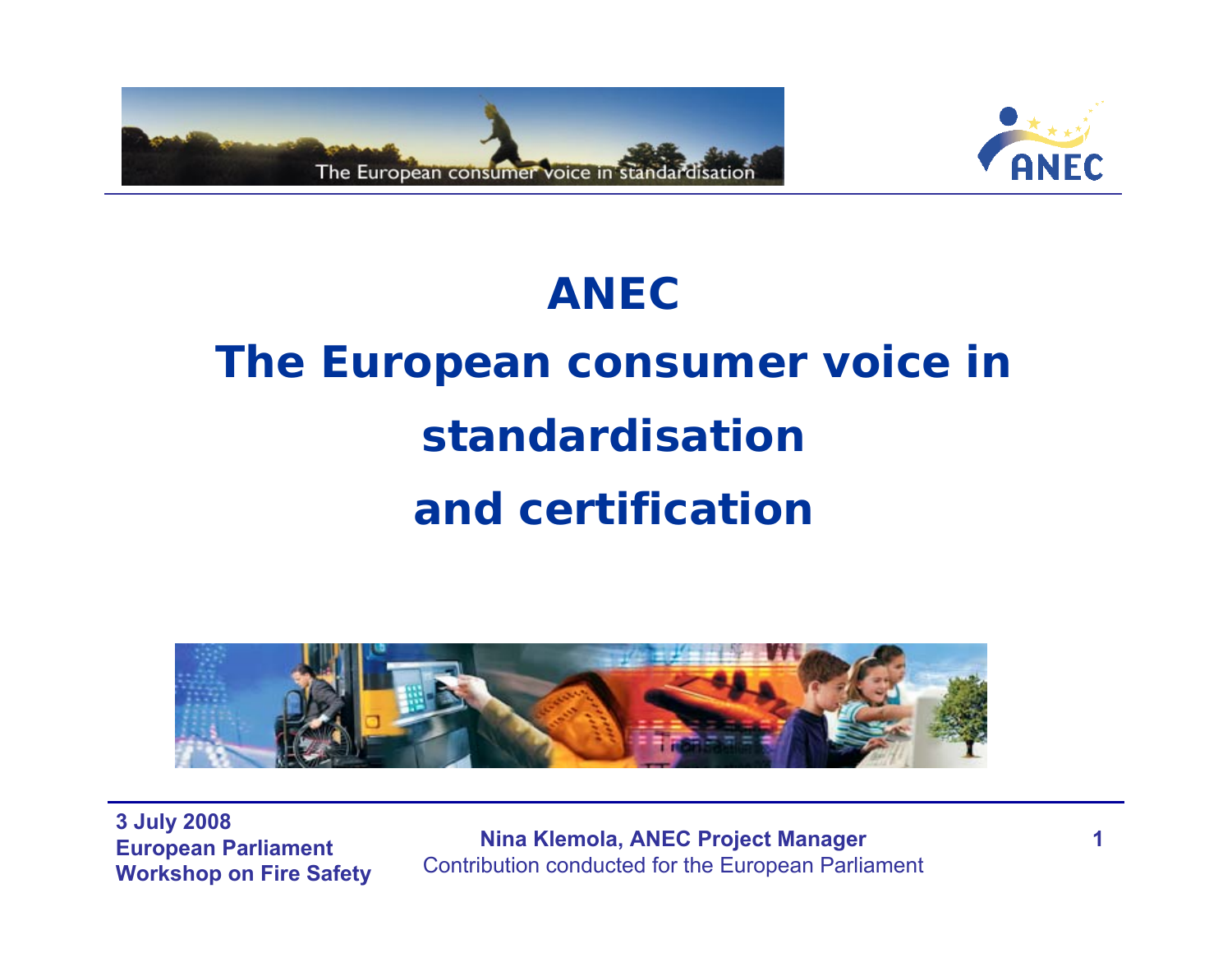



- 88% are domestic tourists or visitors from other EU-25 Member States *(Eurostat)*
- In 2007, nights spent in hotels and similar establishments increased by 3% *(Eurostat, Data in Focus, 5/2008)*
- Decline in average size of hotels in new MS *(Eurostat, Panorama on Tourism, 2007)*
- Ca. 2000 fires in UK hotels, boarding houses, hostels etc in 2006 *(Fire Statistics, UK, 2006)*
- Demographic ageing larger proportion of future population will have a disability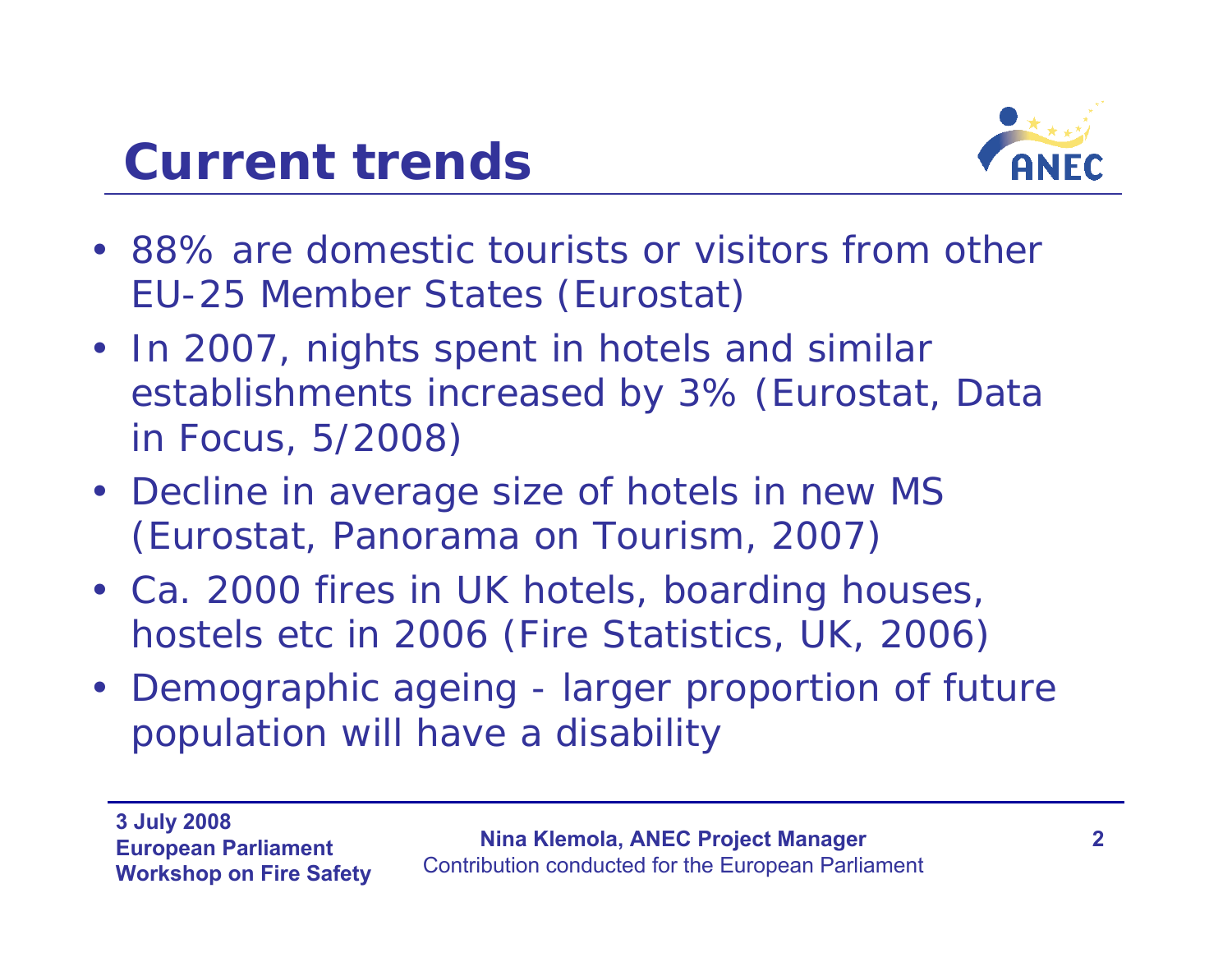



- Lack of common minimum safety level in EU
- No up-to-date European reference document on fire safety in hotels



• No horizontal European service safety legislation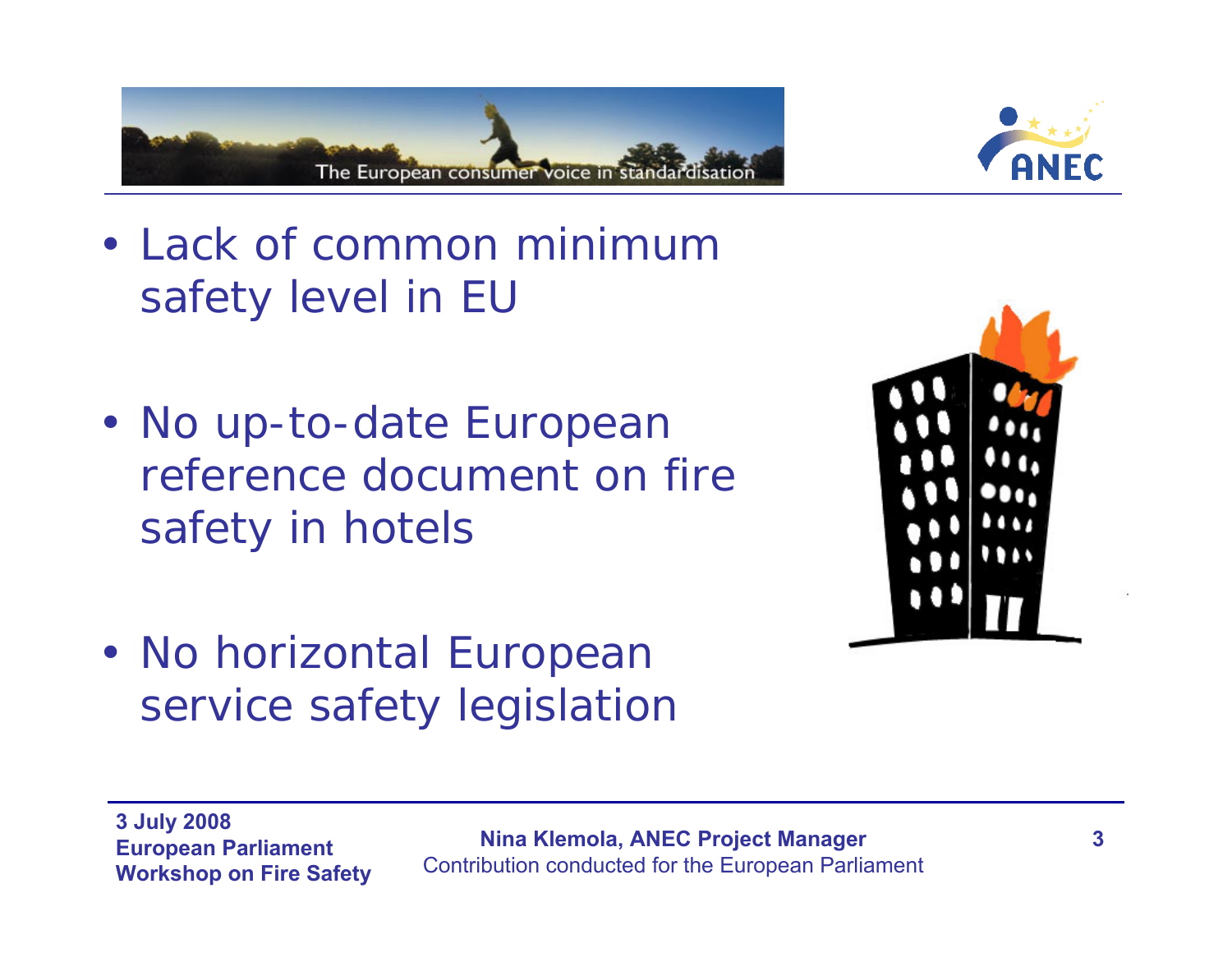## *Recommendation 86/666/EEC – ANEC position*



- No longer provides valid set of minimum safety standards for hotel accommodation
- Need for European legislative instrument **→ Directive on Fire Safety in Hotels**
- Supported by formal European Standards
- **→ ensuring consumer protection →** $\rightarrow$  maintaining flexibility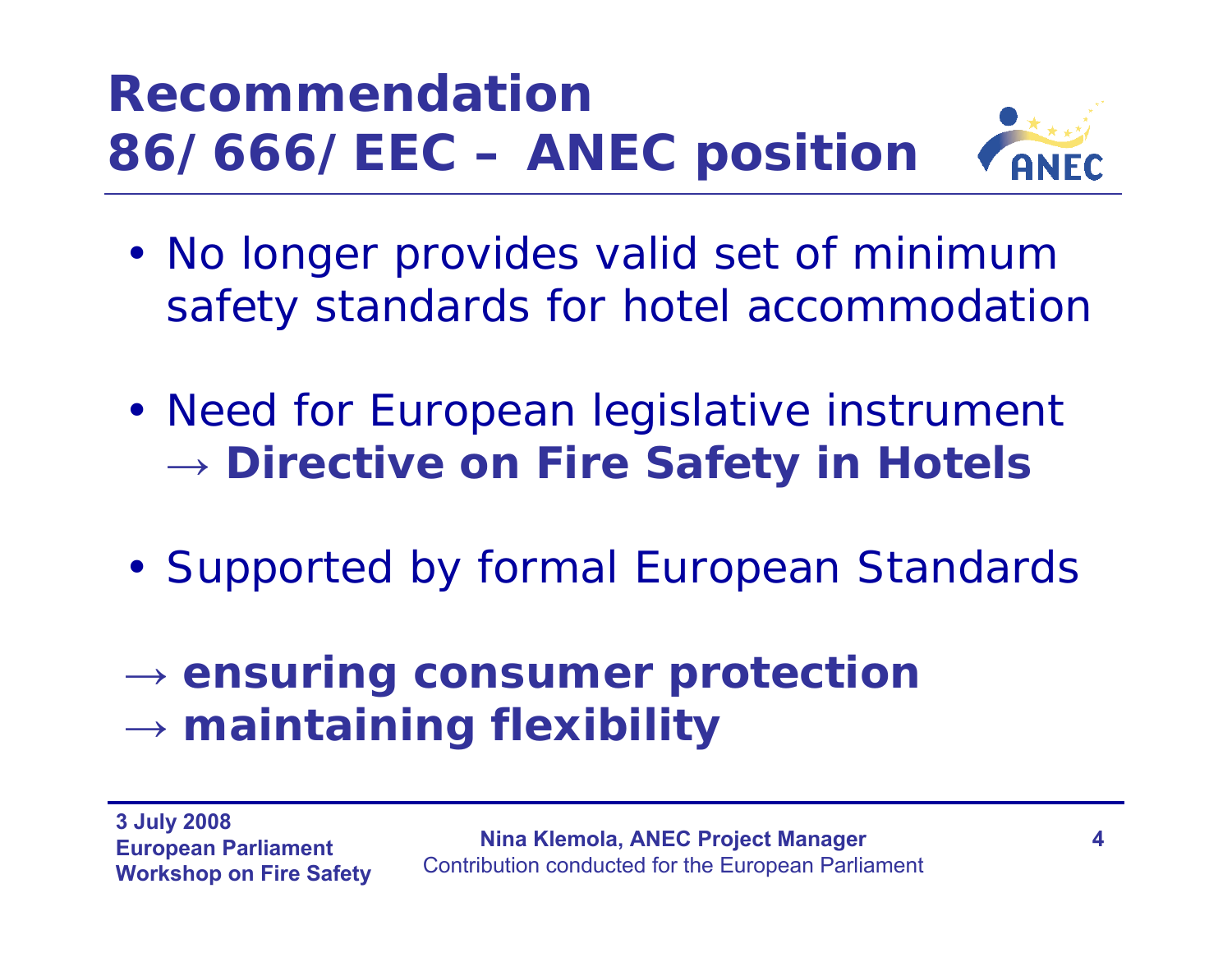## *Recommendation 86/666/EEC – ANEC position*



#### Directive should:

- 1.extend scope to cover establishments offering accommodation to less than 20 guests
- 2.apply to all establishments (existing and new)
- 3.put emphasis on fire safety management, emergency planning, staff training
- 4.put particular emphasis on needs of persons with disabilities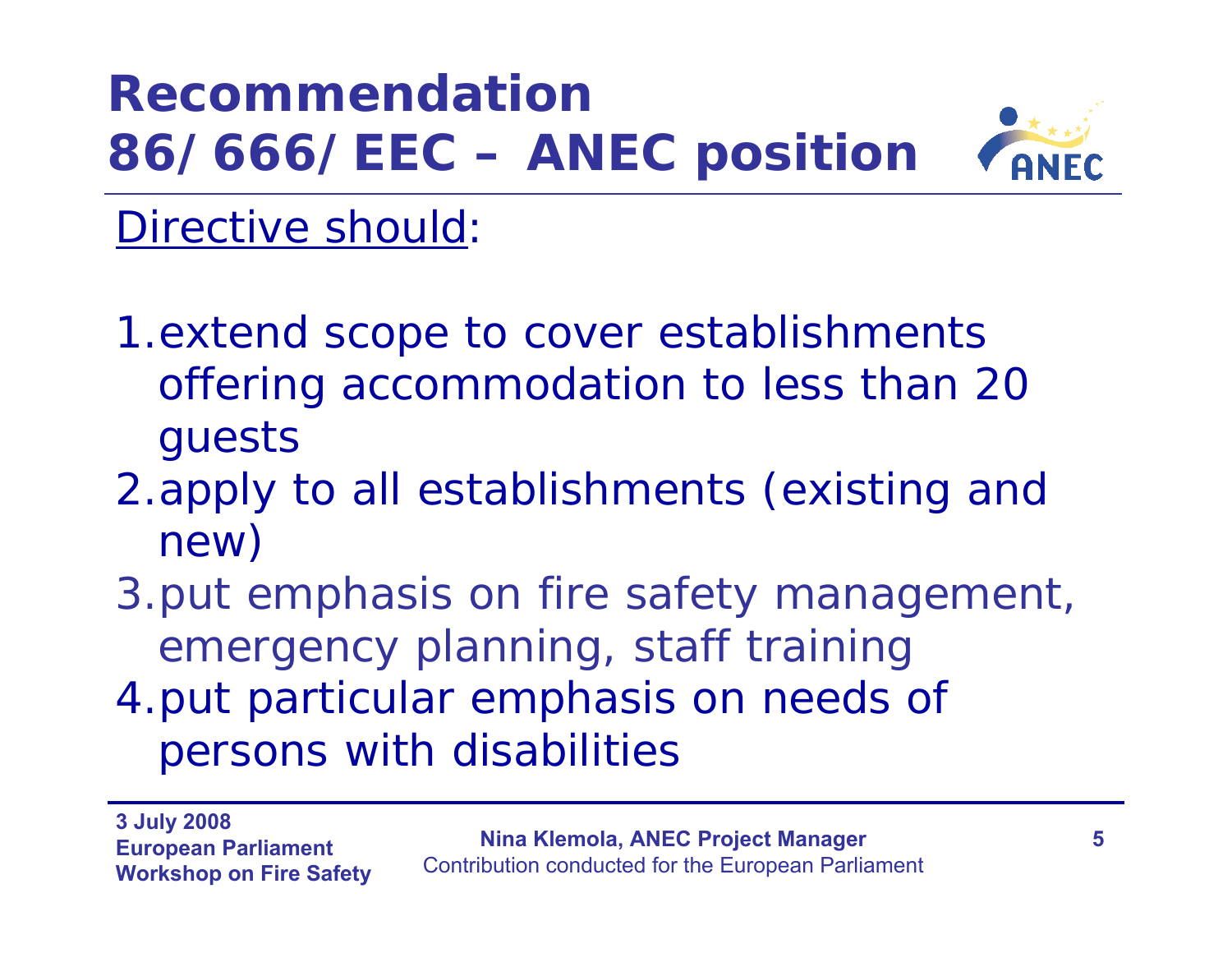## *How to improve consumer protection - examples*



- Alarms to be perceivable to persons with vision or hearing impairments (e.g. vibrating alarm)
- • Staff obligation to show exit routes to all guests with disabilities
- $\bullet$  Customer care training to all staff (disability awareness)
- Particular attention to wheelchair users  $\rightarrow$  refuge areas?
- $\bullet$ Access audits